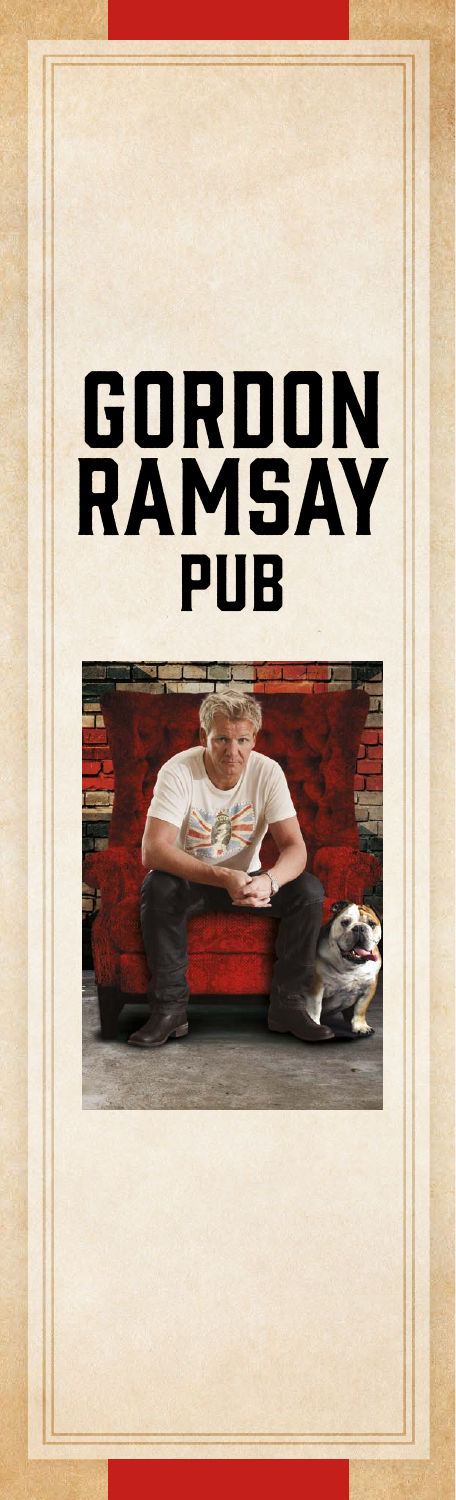## **STARTERS**

TUNA TARTARE English Cucumber, Yuzu, Avocado Purée, Fleur De Sel, Sweet Citrus Soy 15

FRESHLY POPPED POPCORN Cheddar, Buffalo, Ranch or Curry 5

V TRUFFLE FRIES Truffle Mayo 9

DEVILED EGGS Farm Eggs, Sweet Maine Lobster,<br>Caviar 14 Caviar

CURED MEAT BOARD House Chicken Liver Mousse, Duck Rillettes, Seasonal Artisanal Cheeses & Cured Meats 16

CRISPY CALAMARI Lemon Chips, Kale, Malt Vinegar Mayo 15

SHRIMP COCKTAIL Poached in Lemon Shandy 19

**NE** MOLASSES & BROWN ALE GLAZED WINGS Green Apple, Jalapeño, Crumbled Stilton Blue, Green Onion 12

SCOTCH EGG Crisp Soft-Boiled Egg, Pork Sausage, Braised Cabbage, Mustard Sauce 11

#### PUB SPOTS

Two 3 oz. Sliders, Balsamic Red Onions, English Sharp Cheddar, Brioche Bun 12 Add Maple-Peppercorn Bacon 2

**DUCK POUTINE** Duck Confit, Melted Cheddar Cheese Curds, Port Wine "Gravy," Crispy Potato Fries, Pickled Chili, Green Onion 13

CRISPY PORK BELLY 48-Hour Slow-Cooked Pork Belly, Cardamom Carrot Purée, Cider-Honey Glaze 15

LOBSTER ROLL Lobster, Leek, Meyer Lemon Mayo, Toasted Split Top Roll 20

LAMB CAVATELLI Fennel Pollen, Pecorino Cream Sauce, Toasted Brioche Crumbs 16

V MUSHROOM CAVATELLI Fennel Pollen, Pecorino Cream Sauce, Toasted Brioche Crumbs 13

> = Vegetarian = Pub Favorite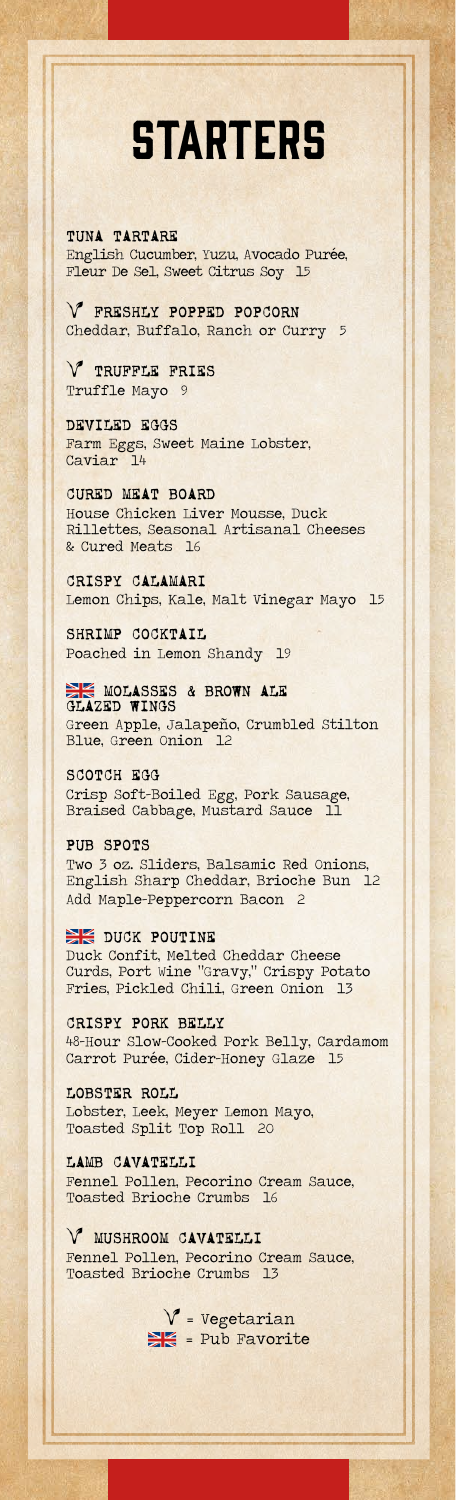## **CRAFTED COCKTAILS**

#### GIDDY UP YOU DONKEY

El Jimador Tequila, Smoked Elderflower Honey, Lime, Strongbow Cider 16

#### SHE MIND THE GAP

Ketel One Vodka, Pavan Liqueur, Passion Fruit, Lime, Fever-Tree Ginger Beer 16

After a Few of These, Don't Forget to 'Mind the Gap'' While Exiting the Tube'

#### GOD SAVE THE QUEEN

Hendrick's Gin, Dubonnet Rouge, Muddled Strawberries, Amarena Cherry with a Squeeze of Lemon 16 The Queen Drinks Her Gin & Dubonnet Before Lunch Every Day. Why Shouldn't You?

#### GORDON RAMSAY GIN & TONIC

Bombay Sapphire Gin, Aloe Vera Liqueur, Yuzu, Simple Syrup, Fever-Tree Tonic 15

#### MCILROY 18

Jameson Irish Whiskey, Caraway Syrup, Chamomile Lemonade, Irish Breakfast Tea, Bittermens Boston Bittahs 14

#### CAPPS AND DARTS

Dewar's Scotch, Woodford Reserve Bourbon, Salted Honey Syrup 16

#### THE VIC

Bacardi Rum, Campari, Belhaven Scottish Ale, Vanilla Simple Syrup, Chocolate Bitters 14

#### FIRST FOLIO Hennessy V.S Cognac, St. George Spiced Pear Liqueur, Date Purée 15

#### ROYAL LUSH

Disaronno Amaretto, Dry Vermouth, Plum Bitters Topped with Champagne 14

## FOR THE **TEETOTALERS**

#### PINEAPPLE EXPRESS

Pineapple Juice, Ginger Beer, Fresh Lime Juice 8

MY MAIN SQUEEZE House-Squeezed Meyer Lemonade 8

 $=$  Pub Favorite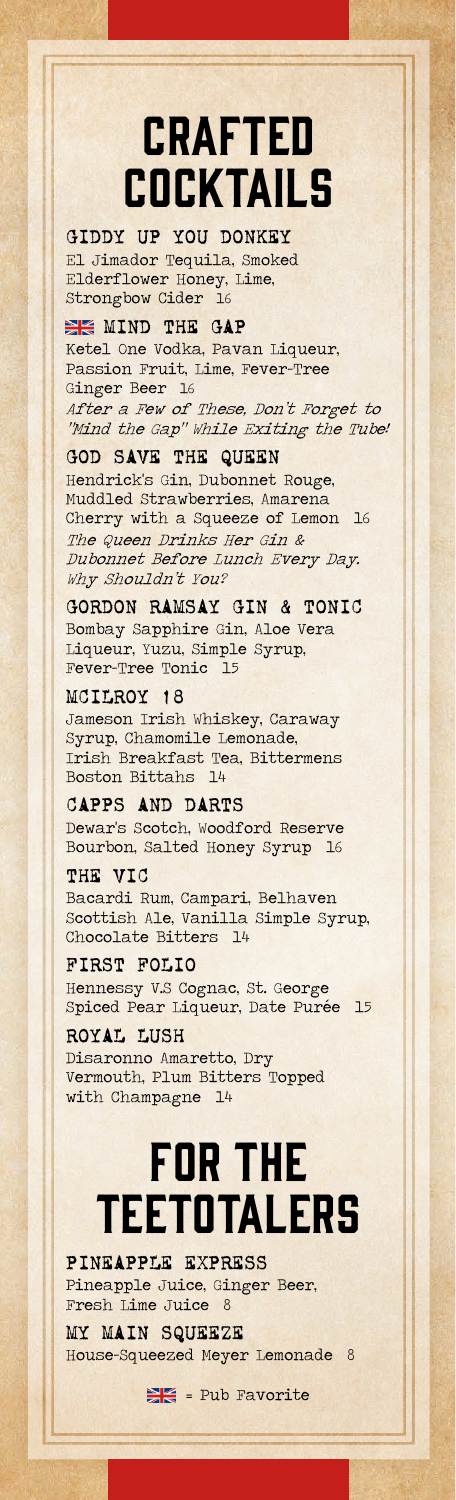## DRAFT BEER

| <b>LAGERS</b>                                             | SHORT TALL      |                 |  |
|-----------------------------------------------------------|-----------------|-----------------|--|
| COORS LIGHT, CO, 4.2%                                     | 7 10            |                 |  |
| MILLER LITE, WI, 4.2%                                     | 7 <sup>10</sup> |                 |  |
| SAMUEL ADAMS, MA, 4.9%                                    | 8 11            |                 |  |
| <b>ALES</b>                                               |                 |                 |  |
| FULLER'S ESB, ENGLAND, 5.9% 9                             |                 | 13              |  |
| BALLAST POINT TONGUE BUCKLER,<br>IMPERIAL RED ALE, CA 10% | 8               | 12              |  |
| DOGFISH HEAD 90 MINUTE<br>IPA, DE, 9%                     | 9               | 13              |  |
| LAGUNITAS A LITTLE SUMPIN'<br>SUMPIN' ALE, CA, 7.5%       | 8               | $\frac{12}{12}$ |  |
| <b>WHEAT ALES</b>                                         |                 |                 |  |
| STELLA ARTOIS,<br>BELGIUM, 5.2%                           | 8 12            |                 |  |
| BLUE MOON BELGIAN WHITE,<br>00, 5.4%                      |                 | 8 12            |  |
| <b>BROWN &amp; SCOTCH ALES</b>                            |                 |                 |  |
| INNIS & GUNN, SCOTLAND, 6.6% 8                            |                 | 12              |  |
| BELHAVEN, SCOTLAND, 5.2% 9                                |                 | 13              |  |
| STOUTS & PORTERS                                          |                 |                 |  |
| GUINNESS, IRELAND, 4.2% 8                                 |                 | 12              |  |
| <b>CIDERS &amp; SHANDIES</b>                              |                 |                 |  |
| STRONGBOW CIDER, ENGLAND, 5% 8 12                         |                 |                 |  |
| ROTATING SEASONAL &<br><b>LIMITED RELEASES</b>            |                 |                 |  |
| LEINENKUGEL'S, WI                                         | 9               | 13              |  |
| SAMUEL ADAMS, MA                                          | 9               | 13              |  |
| NEW BELGIUM, CO                                           | 9               | 13              |  |
| CAPE MAY BREWING CO., NJ 9                                |                 | 13              |  |
| UNIBROUE, QUEBEC                                          | $9 -$           | 13              |  |
| FIRESTONE WALKER, CA                                      | 9               | 13              |  |
| KNOTS & CROSSES                                           |                 |                 |  |

BEER FLIGHT FOR ONE OR TWO 12 24 Your Choice of Four or Eight 4 oz. Tasters From the GR Pub Draft Selection

### TASTER

4 OZ. OF YOUR CHOICE 3

### GROWLERS

Full Size 64 oz. Ask Your Barman or Barmaid About Pricing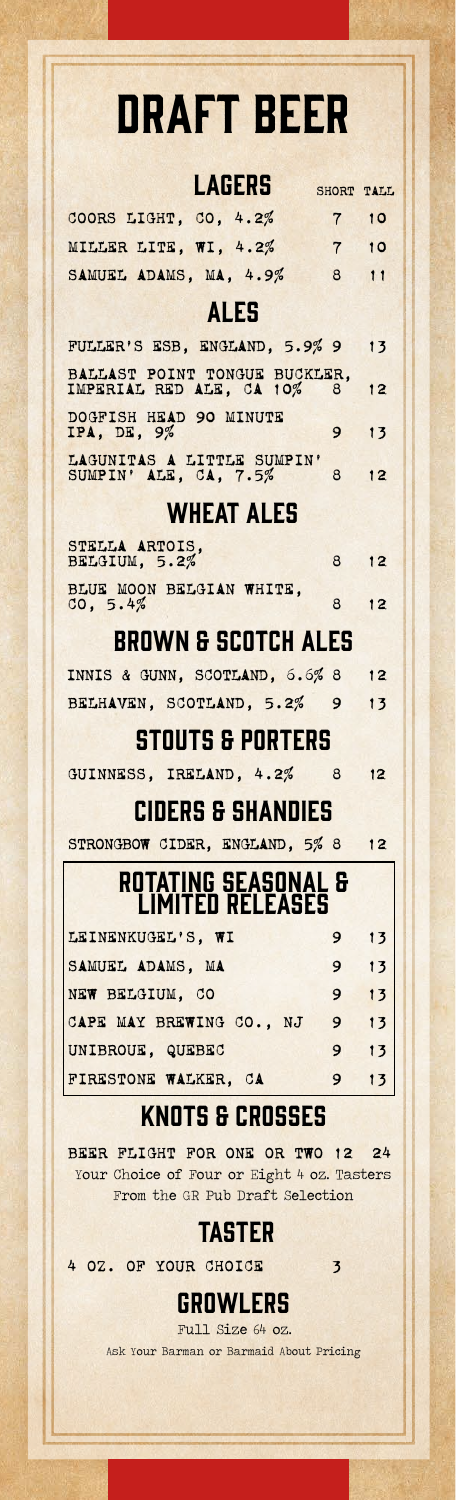## BOTTLED & CAN BEER

#### IPAS

| SAMUEL ADAMS REBEL IPA,<br>MA, 6.5%                           | 8 |
|---------------------------------------------------------------|---|
| TERRAPIN HOPSECUTIONER, IPA,<br>GA, 7.3%                      | 8 |
| NEW BELGIUM RANGER IPA,<br>00, 6.5%                           | 9 |
| FIRESTONE WALKER UNION JACK.<br>IPA, CA, 7.0%                 | 9 |
| BALLAST POINT SCULPIN, IPA,<br>CA. 7.0%                       | 9 |
| STONE, RUINATION, DOUBLE IPA<br>$2.0, \, \text{CA}, \, 8.5\%$ | 9 |

#### BROWN & SCOTCH ALES

| DOGFISH HEAD INDIAN BROWN ALE,<br>IPA, DE, 7.2% | 8 |
|-------------------------------------------------|---|
| NEWCASTLE BROWN ALE,<br>NY, 4.7%                | 8 |

### LAGERS / DARK LAGERS

| HEINEKEN, NETHERLANDS, 5.0%                   | 8 |
|-----------------------------------------------|---|
| CORONA EXTRA, MEXICO, 4.6%                    | 8 |
| PILSNER URQUELL, CZECH, 4.4%                  | 8 |
| HOP VALLEY CZECH YOUR HEAD, PILSNER, OR, 5.5% | 8 |
| SIERRA NEVADA NOONER, PILSNER, CA, 5.2%       |   |

### LOCAL SEASONALS

ASK ABOUT THE BEST SEASONAL BREWS THIS SIDE OF THE POND

| <b>LIMITED RELEASES</b> |   |  |  |
|-------------------------|---|--|--|
| TERRAPIN, GA            | 9 |  |  |
| BALLAST POINT, CA       | 9 |  |  |
| ANCHOR STEAM, CA        | 9 |  |  |
| FIRESTONE WALKER, CA    | 9 |  |  |
| SAMUEL ADAMS, MA        | 9 |  |  |
| UNIBROUE, QUEBEC        | 9 |  |  |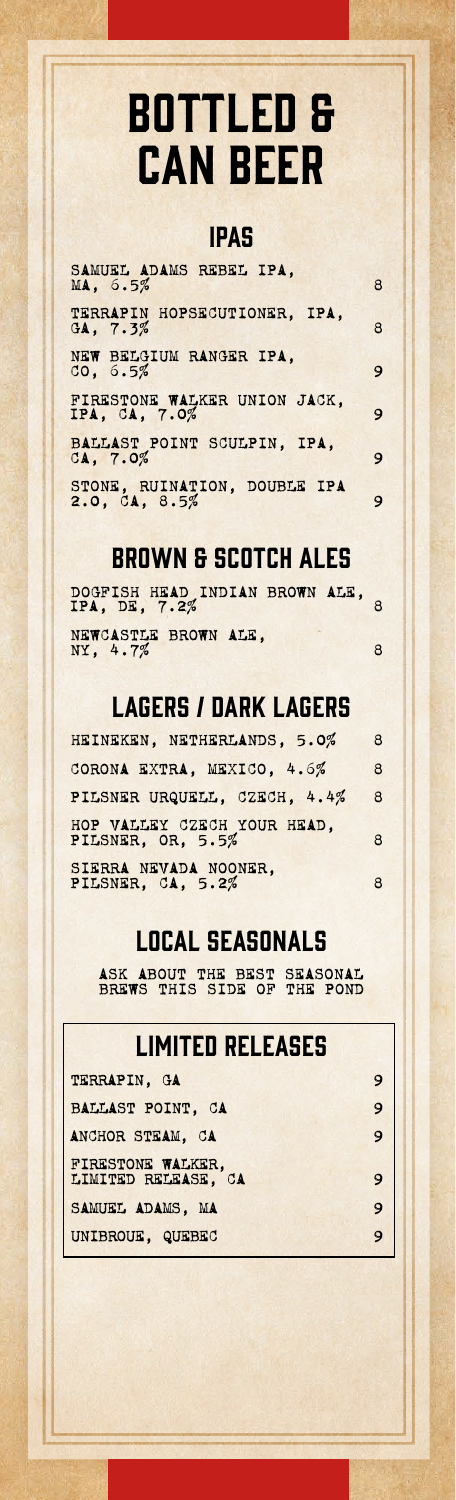## BOTTLED & CAN BEER

### **WHEAT**

| SAMUEL ADAMS CHERRY WHEAT,<br>MA, 5.3% | 8 |  |
|----------------------------------------|---|--|
| BLUE MOON MANGO WHEAT, CO, 5.4%        | 8 |  |

### BELGIANS

| NEW BELGIUM ABBEY DUBBEL ALE, CO,                        |    |
|----------------------------------------------------------|----|
| NEW BELGIUM TRIPPEL<br>BELGIUM STYLE ALE, CO, 8.5%       | 10 |
| UNIBROUE À TOUT LE MONDE,<br>BELGIAN STYLE, QUEBEC, 4.5% | 10 |

### FRUIT, CIDERS & SHANDIES

| LEINENKUGEL'S BERRY WEISS,<br>WI, 4.9%               | 8 |
|------------------------------------------------------|---|
| BALLAST POINT SOUR WENCH<br>BLACKBERRY ALE, CA, 7.0% | 8 |
| ANGRY ORCHARD CRISP APPLE HARD CIDER, NY, 5.0%       | 8 |
| HOEGAARDEN FORBIDDEN FRUIT,<br>UK. 8.5%              | 8 |

### NON-ALCOHOLIC BEER

SHARP'S, NON-ALCOHOLIC,  $W1, 0.40\%$  7

### GLUTEN REDUCED BEER

| NEW BELGIUM, GLUTINY,     |  |   |
|---------------------------|--|---|
| CO, 6%, LESS THAN 20% PPM |  | 9 |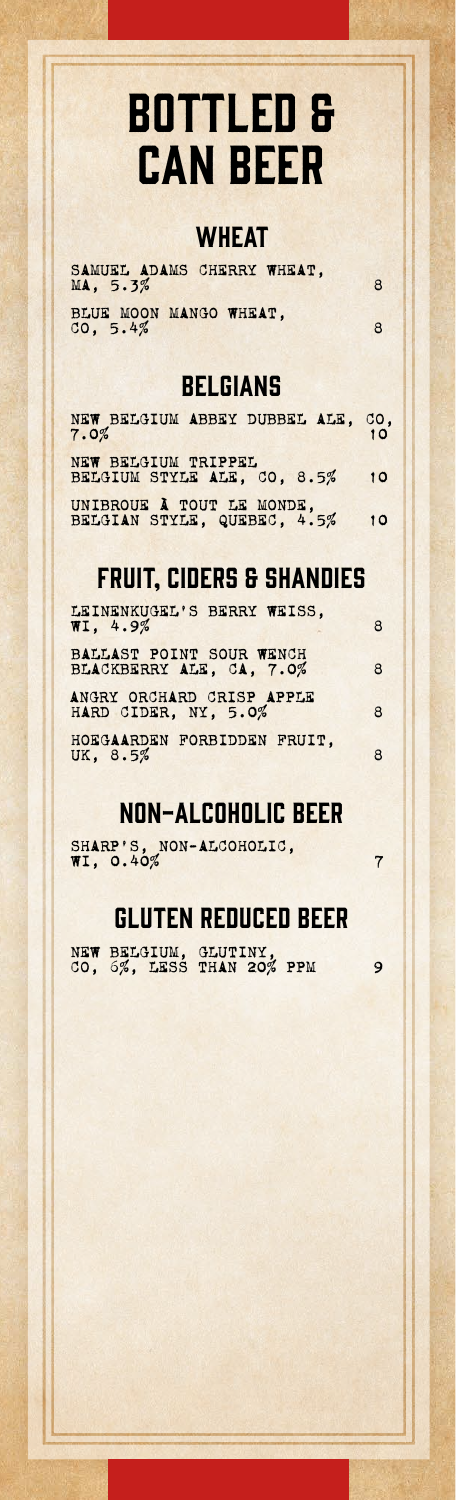## WINES ON TAP BY THE CARAFE

| ROSE                                               | $8.5 \, 02.$ | 17 OZ. |
|----------------------------------------------------|--------------|--------|
| Rosé, Maison Saleya,<br>Côtes De Provence          | 13           | 22     |
| WHITES                                             |              |        |
| Sauvignon Blanc,<br>Starborough, Marlborough       | 16           | 27     |
| Pinot Grigio, Caposaldo, Veneto 14                 |              | 24     |
| Chardonnay, William Hill,<br>Central Coast         | 14           | 24     |
| <b>REDS</b>                                        |              |        |
| Pinot Noir, Seaglass,<br>Santa Barbara             | 75           | 25     |
| Cabernet Sauvignon, Joel Gott<br>"815", California | 19           | 29     |
|                                                    |              |        |

## **BOTTLES**

| CHAMPAGNE/SPARKLING                                                |                      | <b>GLASS   BOTTLE</b> |
|--------------------------------------------------------------------|----------------------|-----------------------|
| Veuve Clicquot, Yellow Label, France                               |                      | I<br>744              |
| Moët & Chandon, Impérial, France                                   |                      | I<br>110              |
| J Vineyards Brut Rosé, California                                  |                      | I<br>85               |
| La Marca Prosecco, Italy                                           | 11                   | $\mathbf{I}$<br>47    |
|                                                                    |                      |                       |
| SAUVIGNON BLANC                                                    |                      |                       |
| Cloudy Bay, New Zealand                                            |                      | I<br>80               |
| Kim Crawford, Marlborough,                                         |                      |                       |
| New Zealand                                                        | 12 <sup>1</sup>      | 40                    |
| Emmolo, Napa Valley                                                |                      | I<br>65               |
| CHARDONNAY                                                         |                      |                       |
| Sonoma-Cutrer, Sonoma Coast                                        | 16                   | L<br>65               |
| Cakebread Cellars, Napa Valley                                     |                      | I<br>105              |
| Joel Gott, "Unoaked", California                                   |                      | I<br>60               |
| Charles Smith, Washington                                          | 12                   | I<br>48               |
|                                                                    |                      |                       |
| OTHER WHITES                                                       |                      |                       |
| White Blend, Conundrum, California                                 | 12<br>$\overline{1}$ | 44                    |
| Chenin Blanc, Domaine Pichot                                       |                      |                       |
| Vouvray, Loire Valley, France                                      |                      | I<br>45               |
| Riesling, Chateau Ste. Michelle,                                   |                      |                       |
| Eroica, Washington                                                 |                      | I<br>56               |
| Pinot Grigio, Terlato Vineyards, Italy                             |                      | I<br>48               |
| Moscato, Caposaldo, Provincia di                                   |                      |                       |
| Pavia, Lombardy, Italy                                             | 10<br>$\overline{1}$ | 38                    |
| PINOT NOIR                                                         |                      |                       |
| WillaKenzie "Estate",                                              |                      |                       |
| Willamette, Oregon                                                 | 17                   | I<br>75               |
| Meiomi, Sonoma Coast                                               |                      | I<br>66               |
| Flowers, Sonoma Coast                                              |                      | I<br>115              |
| MacMurray Estate, California                                       |                      | I<br>85               |
| Ramsay, North Coast                                                | 11                   | I<br>45               |
| MERLOT                                                             |                      |                       |
|                                                                    |                      |                       |
| Ramsay, North Coast                                                | 11                   | I<br>46               |
| Duckhorn Vineyards, Napa Valley                                    |                      | I<br>137              |
| St. Francis Winery, Sonoma Valley                                  |                      | I<br>58               |
| Chateau Ste. Michelle Indian Wells,<br>Columbia Valley, Washington |                      | L<br>62               |
|                                                                    |                      |                       |
| CABERNET SAUVIGNON                                                 |                      |                       |
| Newton "Skyside", Sonoma County                                    | 19                   | I<br>75               |
| Caymus, Napa Valley                                                |                      | I<br>165              |
| Jordan, Alexander Valley                                           |                      | 130                   |
| Fortress, Sonoma County                                            |                      | 65                    |
| Orin Swift Palermo, Napa Valley                                    |                      | 110                   |
| Louis M. Martini, Alexander Valley                                 |                      | I<br>85               |
| Chateau Ste. Michelle,                                             |                      |                       |
| Columbia Valley                                                    | 14<br>$\overline{1}$ | 55                    |
| OTHER REDS                                                         |                      |                       |
| Barbera d'Asti, Michele Chiarlo, Italy                             |                      | I<br>45               |
| Chianti Classico, Villa Antinori,                                  |                      |                       |
| Tuscany                                                            |                      | I<br>65               |
| Red Blend, Conundrum, California                                   |                      | I<br>56               |
| Claret Blend, St. Francis, California                              |                      | I<br>50               |
|                                                                    |                      | I<br>55               |
| Malbec, Alta Vista Estate, Mendoza                                 |                      |                       |
| Château La Nerthe, Châteauneuf-du-Pape,<br>Grenache, Syrah Blend   |                      | I<br>120              |
| Zinfandel, Ravenswood Single Vineyard,                             |                      |                       |
| Sonoma County                                                      |                      | I<br>65               |
| Red Blend, The Prisoner, Napa Valley                               |                      | I<br>125              |
|                                                                    |                      |                       |